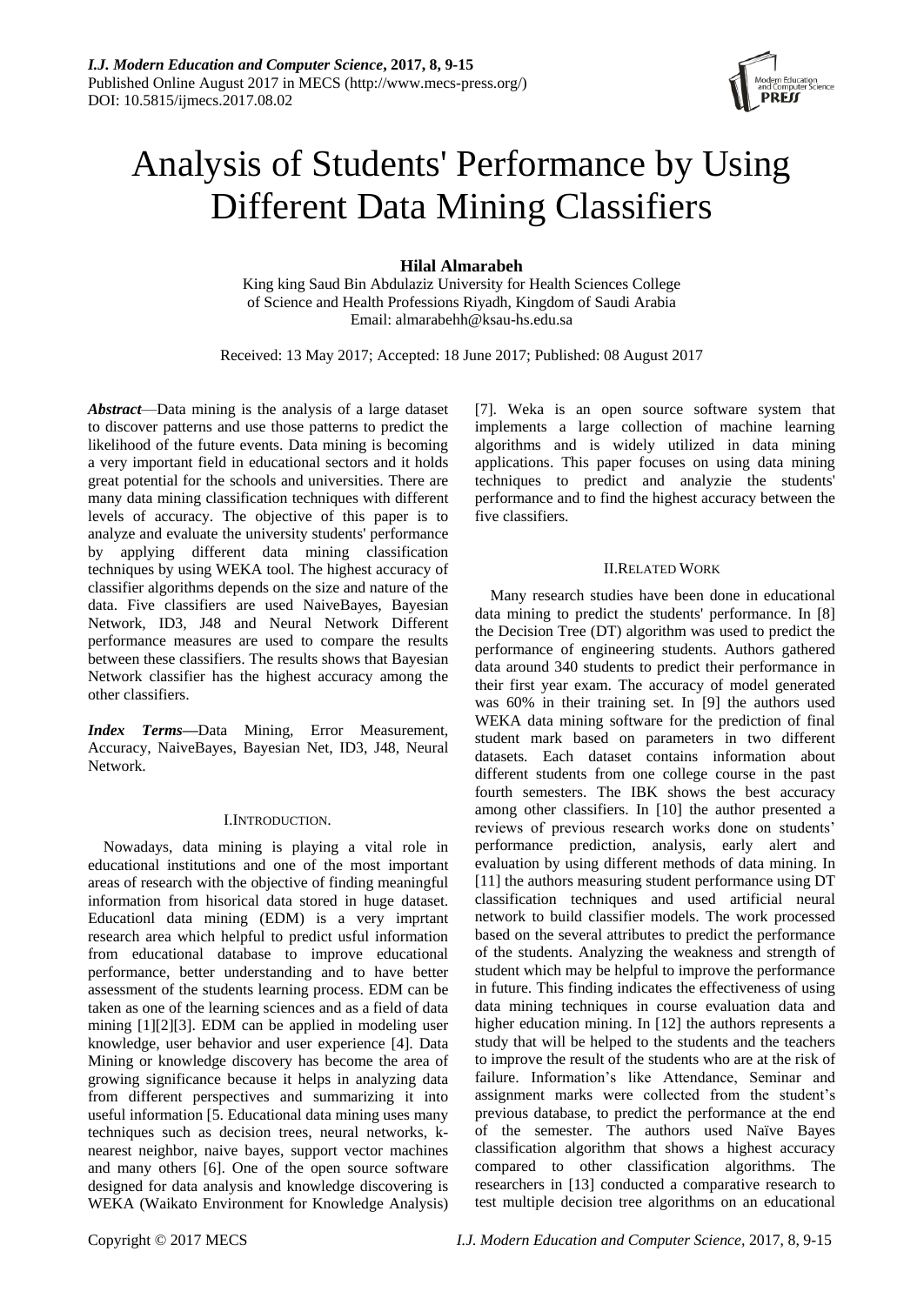dataset to classify the educational performance of students. The study mainly focuses on selecting the best decision tree algorithm from among mostly used decision tree algorithms, and provide a benchmark to each one of them and found out that the Classification and Regression Tree method worked better on the tested dataset, which was selected based on the produced accuracy and precision using 10-fold cross validations. Researchers in [14] provided an overview on the data mining techniques that have been used to predict students performance and also it focused on how the prediction algorithm can be used to identify the most important attributes in a student's data. Under the classification techniques, Neural Network and Decision Tree are the two methods highly used by the researchers for predicting students performance. Authors in [15] applied Data Mining techniques to find and evaluate future results and factors which affect them. The analysis was performed by discovering the Association rules for the same using FP Growth Algorithm which were sorted by Lift Metric. This was followed up by Classification through Rule Based Induction Method.

## III.DATA SET AND DESCRIPTION

The student's college database was used for the prediction students' performance by using different classification techniques. Dataset consist of 225 instance and each one consists of ten attributes. Table 1 shows the attributes with their description and values. The attributes were defined as follows:

MTs: midterms, two midterms are conducted in each semester. The midterms are added to calculate the student's results. Poor  $< 20\%$ , Average  $>20\%$  and  $< 30\%$ ,  $Good > 30\%$ .

Act: Activity performance, four assignments are given in each semester. It is divided into two classes , Yes [Submitted], and No [Not submitted].

StAtt: Student attendance, 70 percent attendance is mandatory to participate in final examination, but students with a specific cases with low attendance can participate in final examination. Student attendance is divided into three classes. Poor  $< 60\%$ , Average  $> 60\%$ and  $< 80 %$ , Good  $> 80 %$ .

Sem: Seminar performance, seminars are conducted to examine students performance depends on student's presentation and communication skills. It has three classes. Poor [ both presentation and communication skills are low], Average [Either presentation is perfect or communication skills is perfect], Good[ both presentation and communication skills is perfect].

LabE: Lab experiments, it has two classes, either student completed his experiments [Yes] or not completed his experiments [No].

OAP: Office Automation Project, one project at the end of semester. It divided into two classes. [Yes] if student submitted the project, [No] if student not submitted the project.

FE: Final Examination, one final exam at the end of semester. It divided into three classes. Poor < 15 %, Average  $> 15\%$  and  $< 25\%$ , Good  $> 25\%$ .

WS : Workshop, student participation in workshop conducted by university. It divided into two classes. Participate in workshop [Yes] and [No] if the student not participate in workshop.

PSFM: Previous Semester Final Mark, it is the total evaluation of student in the previous semester, it divided into four classes. HA (high average) > 85 %, A (Average) > 70 % and < 84 %, P (Poor) > 60 % and < 69 %, F (Fail) < 60 %.

FM: Final Mark, it is the total evaluation of student in semester, it divided into four classes. HA (high average) > 85 %, A (Average) > 70 % and < 84 %, P (Poor) > 60 % and  $<$  69 %, F (Fail)  $<$  60 %.

| Attribute   | Description                            | Values                                                                               |  |  |
|-------------|----------------------------------------|--------------------------------------------------------------------------------------|--|--|
| <b>MTs</b>  | Midterms                               | Poor, Average, Good                                                                  |  |  |
| Act         | Activity                               | Yes, No                                                                              |  |  |
| StAtt       | <b>Student Attendance</b>              | Poor, Average, Good                                                                  |  |  |
| Sem         | Seminar                                | Poor, Average, Good                                                                  |  |  |
| LabE        | Lab Experiments                        | Yes, No                                                                              |  |  |
| AOP         | <b>Office Automation</b>               | Yes, No                                                                              |  |  |
|             | Project                                |                                                                                      |  |  |
| FE.         | <b>Final Examination</b>               | Poor, Average, Good                                                                  |  |  |
| WS          | Workshop                               | Yes, No                                                                              |  |  |
| <b>PSFM</b> | Previous Semester<br><b>Final Mark</b> | $HA > 85$ %, $A > 70$ %<br>and $< 84 \%$ ,<br>$P > 60$ % and < 69 %, F<br>$< 60 %$ . |  |  |
| <b>FM</b>   | <b>Final Mark</b>                      | $HA > 85$ %, $A > 70$ %<br>and $< 84 \%$ ,<br>$P > 60$ % and < 69 %, F<br>$< 60 %$ . |  |  |

#### IV.DATA MINING CLASSIFICATION

Classification is a data mining task that divides data sample into target classes. This techniques based on supervised learning approach which having known class categories and it is used two methods , binary and multilevel. Dataset are partitioned as training and testing dataset and the classifier is trained by using training dataset. The correctness of classifiers could be tested using test dataset. Classification is a data mining task that divides data sample into target classes. This techniques based on supervised learning approach which having known class categories and it is used two methods , binary and multilevel. Dataset are partitioned as training and testing dataset and the classifier is trained by using training dataset. The correctness of classifiers could be tested using test dataset. The major algorithms for classification are Naive Bayes, BayesNet, ID3, C4.5(J48) and Neural Network (MLP).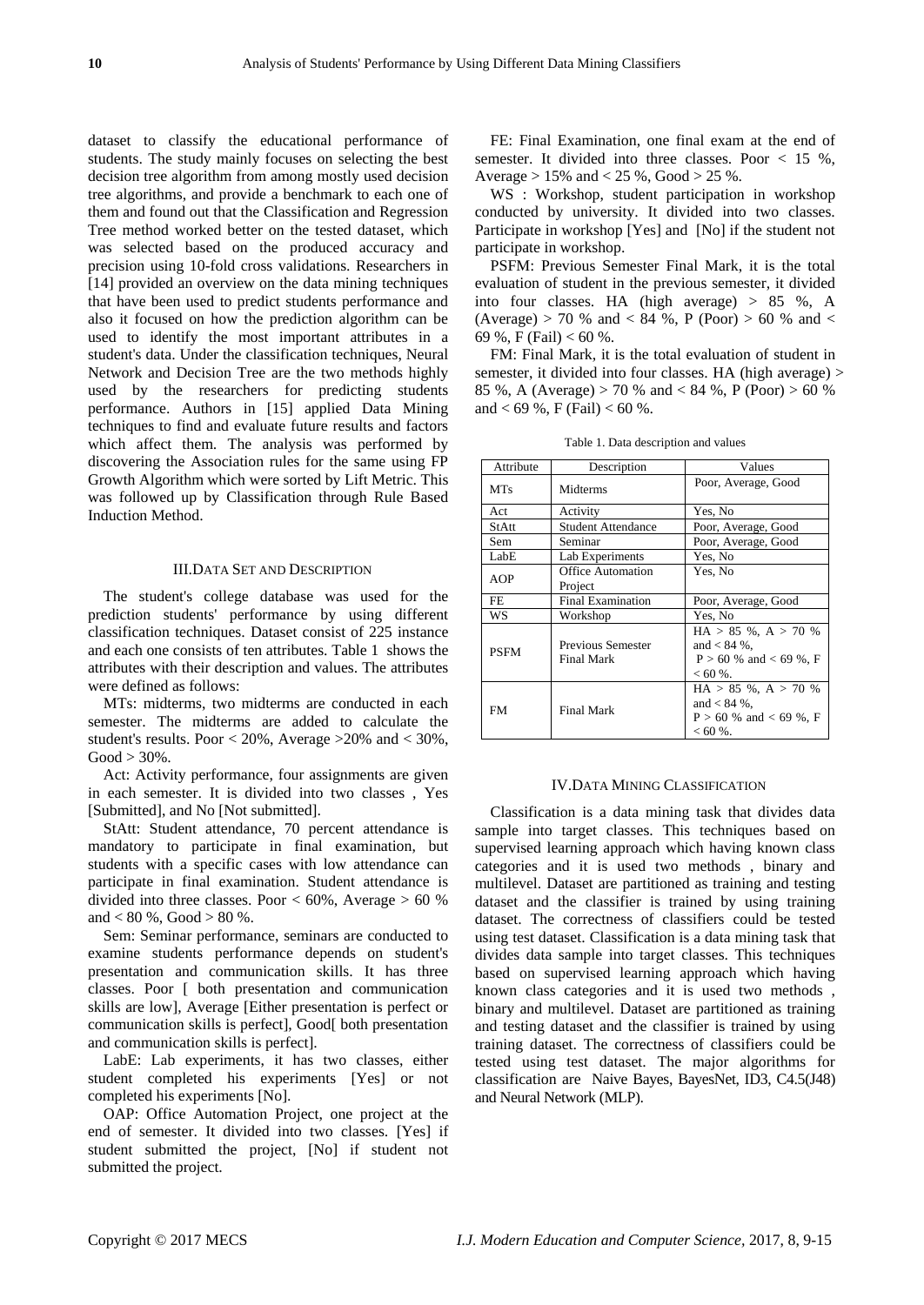

Fig.1. Data Sample in arff

WEKA has different types of classification algorithms. This section will perform the implementation of five algorithms, Naive Bayes, BayesNet, ID3, J48 and Neural Network under 10 fold cross validation in WEKA tool.

#### *A. Naive Bayes Classifier*

Naive Bayes is a simple classifier and used for probabilistic learning and it shows a great performance in terms of accuracy when attributes are independent.

## *B. BayesNet Classifier*

BayesNet or Bayesian Network is a graph description of conditional probabilities. It represents random attributes and conditional dependencies using a direct graph and nodes represent random variables. Bayesian Network makes computation process easier and better speed and accuracy for huge database.

## *C. ID3 Classifier*

ID3 ( Iterative Dichotomiser 3) algorithm is used for building decision tree from dataset. It was invented by Ross Quinlan. ID3 uses entropy and information gain to construct a decision tree. The algorithm builds the fastest tree but introduced a short tree and only needs to test enough attributes until all data is classified, and for making a decision it tested only one attribute at a time.

## *D. C4.5 (J48) Classifier*

This algorithm is developed by Ross Quinlan and it is an extension of ID3 algorithm. It Used to generate decision tree which is generated by C4.5 algorithm and it is often referred to as a statistical classifier.

## *E. Neural Network (NN) Classifier*

Neural Network or Multilayer Perceptron (MLP) algorithm. It was developed in the early of  $20<sup>th</sup>$  century. In NN, the basic elements are neurons or nodes and these are interconnected within the network they work together in parallel in order to produce the output function. The NN is an adaptive in nature because it changes its structure and adjust its weight in order to minimize the error.

#### V.WEKA TOOL AND PRE-PROCESSING

WEKA is graphical user interface (GUI), it's an open source software developed at Waikato University in New Zealand. It contains four applications; explorer, experimental, knowledge flow and the command line interface(CLI) and also contains tools for data preprocessing, classification, clustering, regression and visualization.

The pre-processing is an important step that is used to extract and improve the quality of data. WEKA tool import dataset from a proper file like attribute relation file format which is the preferable one. Figure 2 and Figure 3 show the output of data pre-processor and model visualization in WEKA, respectively.



Fig.2. Data Pre-processor Output



Fig.3. Model Visualization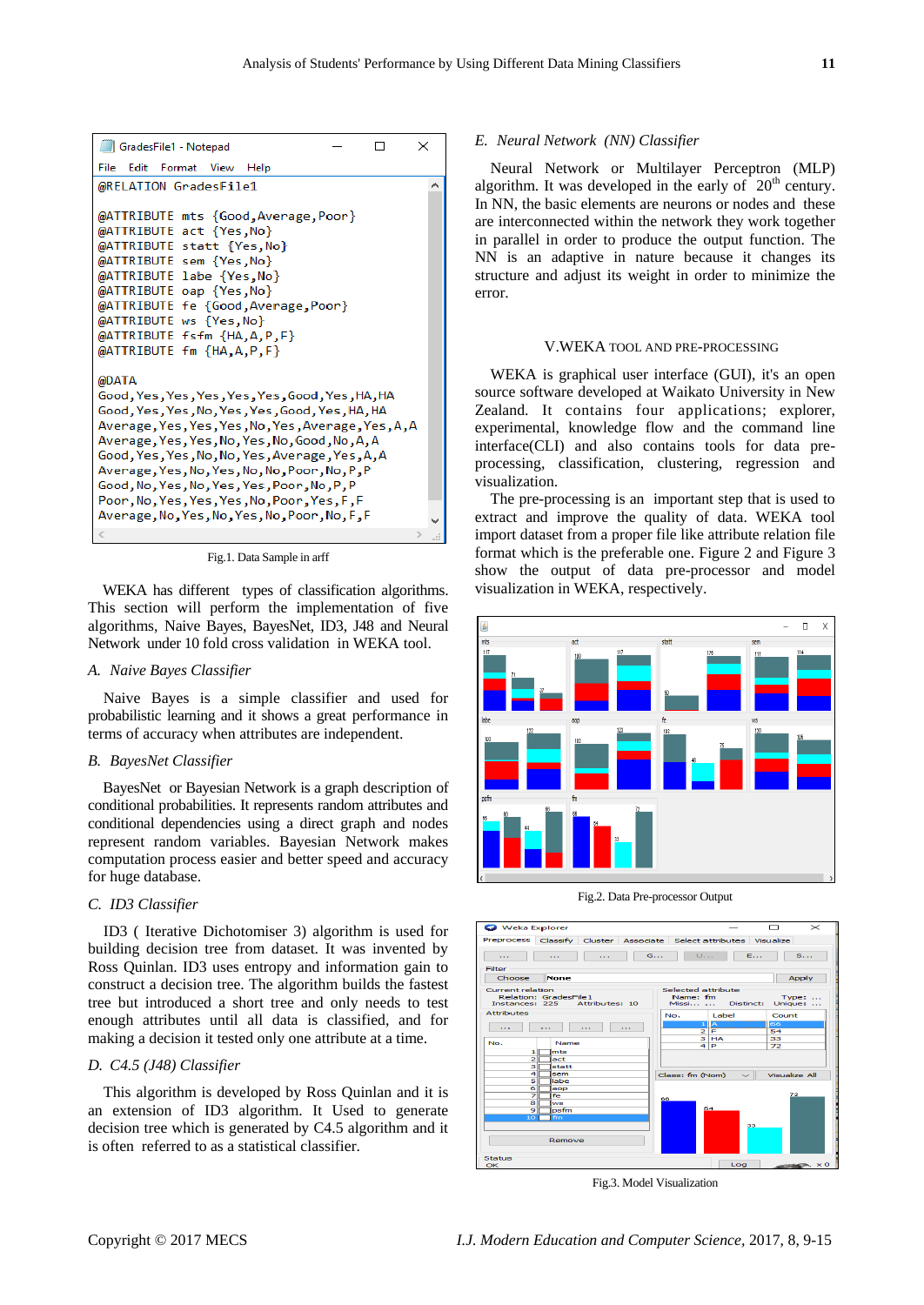## VI.ERROR MEASUREMENT

Different measures are used in predictive classification techniques accuracy, which refers to the ability of the model to correctly predict the class label of new or previously unseen data. Other evaluation criteria are used such as speed, scalability, robustness and simplicity to determine the algorithm accuracy. This section explains different error measures used to evaluate classification techniques.

## *A. Mean Absolute Error (MAE)*

This error measures the average of the absolute value of the difference between the predicted and actual values. The *MAE* is denoted by the following formula:

$$
MAE = \sum_{i=1}^{n} \frac{|p-a|}{n}
$$
 (1)

where a is an actual value and p is a predicted value.

## *B. Root Mean Sequared Error (RMSE)*

This error used to measure the difference between the predicted and actual value. It is the standard deviation of the prediction errors. It denoted by the following formula:

$$
RMSE = \sqrt{\frac{1}{n} \sum_{i=1}^{n} \left( p_i - p \right)^2}
$$
 (2)

where  $p_i$  is the predicted value and  $\hat{p}$  is the modeled value.

#### *C. Relative Absolute Error (RAE)*

Is the ratio of dividing the absolute error by the magnitude of the exact value. The absolute error is the difference between the actual value and individual measured value. The *RAE* denoted by:

$$
RAE = \frac{\sum_{i=1}^{n} |p_i - a_i|}{\sum_{i=n}^{n} |a - a_i|}
$$
 (3)

where  $p_i$  is the predicted value,  $a_i$  is the actual value and  $\bar{a}$  is the mean of actual value.

#### *D. Root Relative Squared Error (RRSE)*

Is a relative to what the error would have seen if the average of the actual values had been used. RRSE denoted by the following formula:

$$
RRSE = \sqrt{\sum_{i=1}^{n} (b_i - a_i)^2 \sum_{i=1}^{n} (a_i - a_i)^2}
$$
 (4)

#### VII.DETERMINING THE CLASSIFICATION ACCURACY

Accuracy is defined as the proportion of correct classification from overall number of cases and it depends on confusion matrix. Table 2 shows the confusion matrix that illustrates the number of correct and incorrect predictions made by the classification model compared to the actual value.

| <b>Confusion Matrix</b> |        | <b>Actual</b> (Target) |                    |  |  |
|-------------------------|--------|------------------------|--------------------|--|--|
|                         |        | Predicted a            | Predicted <b>b</b> |  |  |
| Model                   | True a | тp                     |                    |  |  |
|                         | True b | FP                     |                    |  |  |

True positive (TP) is the positive instances predicted as positive. False positive (FP) is the negative instances predicted as positive. False negative (FN) is the positive instances predicted as negative. True negative (TN) is the negative instances predicted as negative. From Table 2, the TP rate, FP rate, precision, recall, F-measure and accuracy can be calculated.

## *A. True Positive Rate (TP Rate)*

TP rate or sensitivity measures the proportion of positives that are correctly identified.

TP rate, *Sensitivity* = 
$$
\frac{TP}{TP + FN}
$$
 (5)

#### *B. False Positive Rate (FP Rate)*

FP rate is the proportion of negative that are correctly identified

$$
rate, FP = \frac{FP}{TN + FP}
$$
 (6)

## *C. Precision and Recall*

Precision is the proportion of correct classification from cases that are predicted as positive, whereas recall is the proportion of correct classification from cases are actually positive. Multiple measurements need to be taken to determine precision and recall.

$$
Precision, P = \frac{TP}{TP + FP}
$$
 (7)

$$
Recall, R = \frac{TP}{TP + FN}
$$
 (8)

# *D. F-Measure*

Is a variant of accuracy not effected by negative, it's denoted by the following formula:

$$
F = \frac{2PR}{P + R} \tag{9}
$$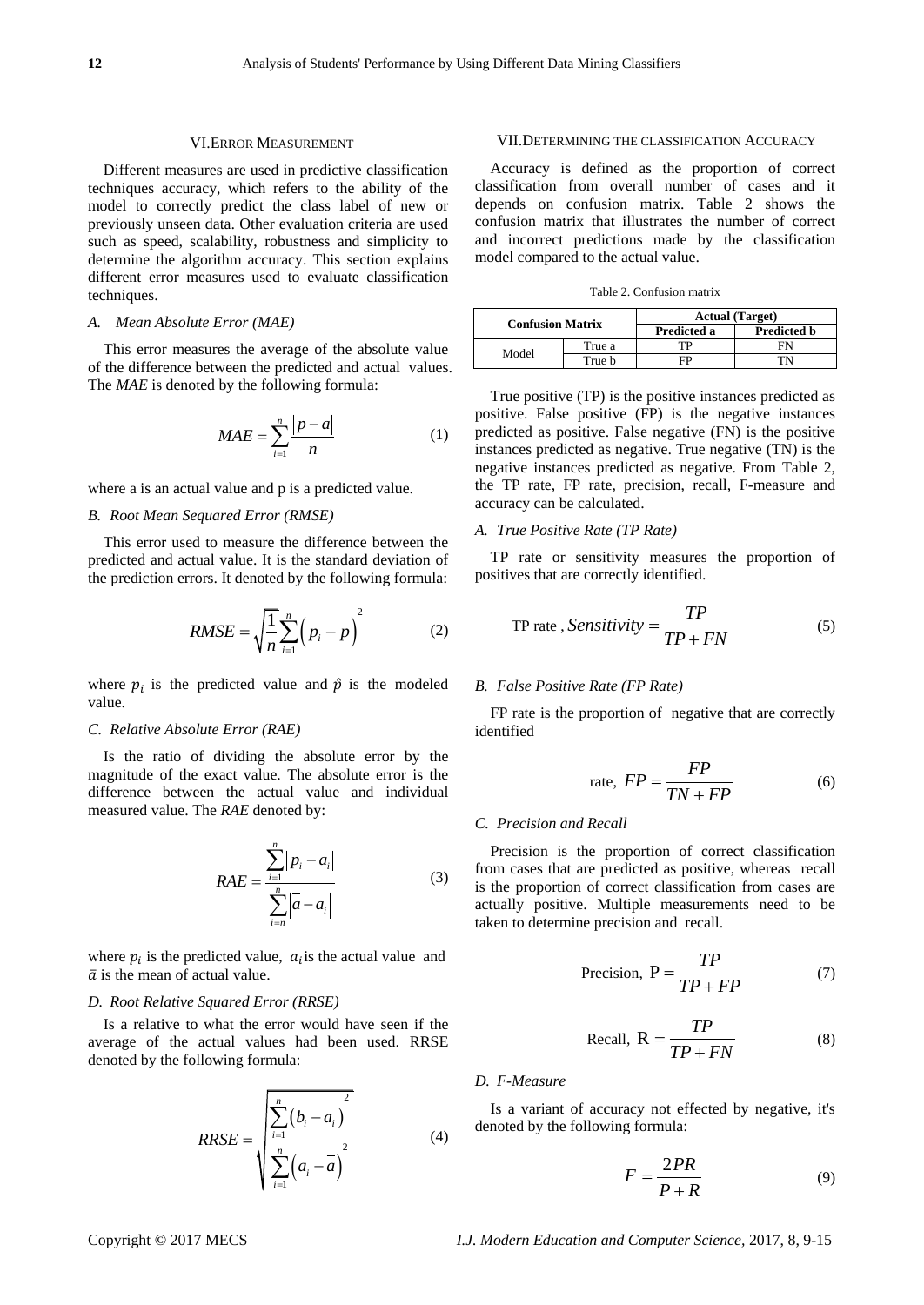where P is the precision and R is the recall.

#### *E. Accuracy*

It is the closeness of a measurement to the actual value of what is being measured. Only one measurement needs to be taken to determine accuracy.

$$
Accuracy = \frac{TP + TN}{TP + FN + FP + TN}
$$
 (10)

#### VIII.EXPERIMENTAL RESULTS AND DISCUSSION

The experimental results and discussion have done on selecting 225 instance. Five selected classification algorithms were used; Naive Bayse, Bayesian Net, ID3, J48 and Neural Network and each one has its own characteristics to classify the data set. Table 3 shows performance results of all classifiers by using WEKA, and Figure 4 shows the accuracy performance of classification techniques.

Table 3. Performance result

|                                        | <b>Classifiers</b>           |                            |      |            |           |  |
|----------------------------------------|------------------------------|----------------------------|------|------------|-----------|--|
| <b>Criteria</b>                        | <b>Naive</b><br><b>Bayes</b> | <b>Bayes</b><br><b>Net</b> | ID3  | <b>J48</b> | <b>NN</b> |  |
| Accuracy<br>$(\%)$                     | 91.11                        | 92.0                       | 88.0 | 91.11      | 90.2      |  |
| Correctly<br>Classified<br>Instances   | 205                          | 207                        | 198  | 205        | 203       |  |
| Incorrectly<br>Classified<br>Instances | 20                           | 18                         | 26   | 20         | 22        |  |



Fig.4. Classifiers Accuracy Performance

In table 3, the Bayesian Network classifier has more correctly classified instances than other classifiers, which is usually referred to the best accuracy model. The graphical representation in Figure 4 shows that the best classifier of students' performance based on their dataset is the Bayesian Network classifiers. In the result, Bayesian Network has an efficient classification among other classifiers.

Figure 5 and Figure 6 below show the analysis of all

classifiers based on RMSE and RRSE. It shows that Bayesian Network has minimum error values among other classifiers.





Fig.6. RRSE Metrics

Table 4. represents the error measures of all classifiers, it shows that Bayesian Network has the a minimum error based on RMSE and RRSE among other classifiers.

Table 3 shows the performance accuracy of the five classifiers based on different classification metrics. These metrics are; (TP), (FP), Precision, Recall and F-measure measure are very important to determine the classifiers based on the accuracy. These metrics shows that Bayesian Network classifier performs better than other classifiers.



Fig.7. Classifiers Performance Metrics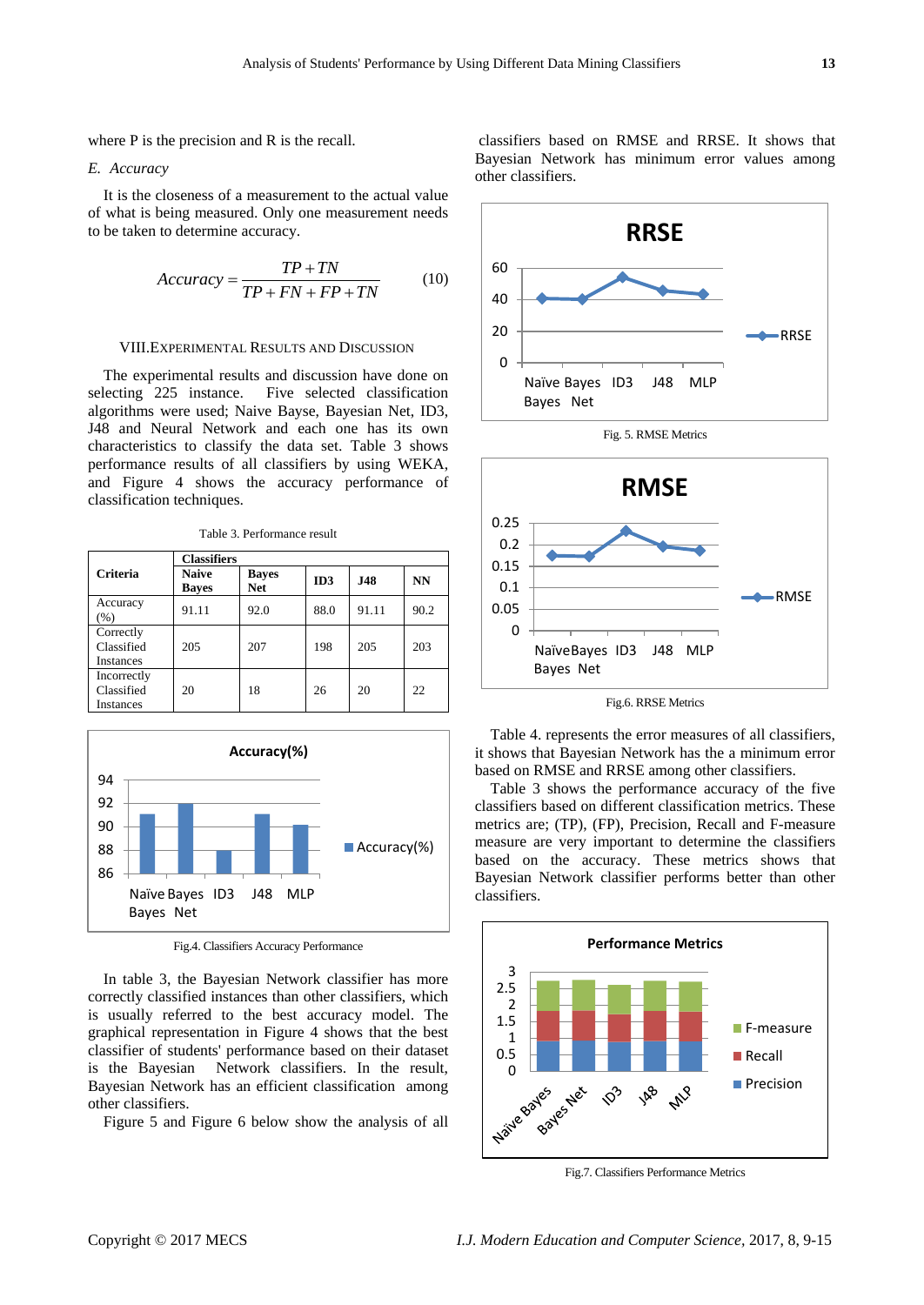In Figure 7 Precision, Recall and F-measures analyzed among all classifiers. It shows that the weighted average

of Bayesian Network outperforms other classifiers.

|                                       | <b>Data Mining Classifiers</b> |                                   |         |            |                                |  |
|---------------------------------------|--------------------------------|-----------------------------------|---------|------------|--------------------------------|--|
| <b>Criteria</b>                       | <b>Naive Bayes</b>             | <b>Bavesian</b><br><b>Network</b> | ID3     | <b>J48</b> | <b>Neural Network</b><br>(MLP) |  |
| Mean Absolute Error (MAE)             | 0.0691                         | 0.0645                            | 0.0562  | 0.0605     | 0.0531                         |  |
| Root Mean Squared Error<br>(RMSE)     | 0.175                          | 0.1729                            | 0.2324  | 0.1962     | 0.1865                         |  |
| Relative Absolute Error (RAE)         | 18.8452                        | 17.5924                           | 15.3921 | 16.4984    | 14.4796                        |  |
| Root Relative Squared Error<br>(RRSE) | 40.8761                        | 40.3966                           | 54.3977 | 45.8466    | 43.5654                        |  |

Table 4. Error measures in weka

| Table 5. Weighted average of class label accuracy |  |  |
|---------------------------------------------------|--|--|
|                                                   |  |  |

| <b>Classifier</b>       | <b>True Positive (TP)</b> | <b>False Positive (FP)</b> | <b>Precision</b> | Recall | <b>F-measure</b> |
|-------------------------|---------------------------|----------------------------|------------------|--------|------------------|
| Naive Bayes             | 0.911                     | 0.032                      | 0.911            | 0.911  | 0.911            |
| <b>Bayesian Network</b> | 0.92                      | 0.029                      | 0.92             | 0.92   | 0.92             |
| ID3                     | 0.884                     | 0.038                      | 0.884            | 0.884  | 0.884            |
| J48                     | 0.911                     | 0.028                      | 0.914            | 0.911  | 0.912            |
| Neural Network (MLP)    | 0.902                     | 0.032                      | 0.904            | 0.902  | 0.903            |

#### IX.CONCLUSION

Data mining has a significant importance in educational institutions. The obtained knowledge with the use of data mining techniques can be used to make successful and effective decisions that will improve and progress the student's performance in education. Data set contains of 225 instance and ten attributes. Five classifiers are used and the comparisons are made based on the accuracy among these classifiers and different error measures are used to determine the best classifier. Experiments results show that Bayesian Network has the best performance among other classifiers. In future work, more dataset instance will be collected and will be compared and analyzed with other data mining techniques such as association and clustering.

#### **REFERENCES**

- [1] M. Goyal and R. Vohra, "Applications of Data Mining in Higher Education", IJCSI International Journal of Computer Science Issues, Vol. 9, Issue 2, No 1, March 2012.
- [2] R. Huebner, "A survey of educational data mining research", Research in Higher Education Journal, 2012.
- [3] M.S. Mythili, A.R. Mohamed Shanavas, "An Analysis of students' performance using classification algorithms", IOSR, Journal of Computer Engineering, Volume 16, Issue 1, January 2014.
- [4] S. Lakshmi Prabha, A.R.Mohamed Shanavas, "Educational data mining applications", Operations Research and Applications: An International Journal (ORAJ), Vol. 1, No. 1, August 2014.
- [5] C. Romero, S. Ventura and E. Garcia, "*Data mining in course management systems: Moodle case study and tutorial", Computers & Education*, vol. 51, no. 1, 2008, pp. 368-384
- [6] S. Ayesha, T. Mustafa, A. Sattar and M. Khan, "*Data mining model for higher education system*", Europen Journal of Scientific Research, vol.43, no.1, 2010. pp.24- 29.
- [7] Weka: Data Mining Software in Java, University ofWaikato,[Online].Available:
- http://www.cs.waikato.ac.nz/ml/index.html.
- [8] Z. J. Kovacic, "*Early prediction of student success: Mining student enrollment data*", Proceedings of Informing Science & IT Education Conference (InSITE) 2010.
- [9] I. Milos, S. Petar, V. Mladen and A. Wejdan, *Students' success prediction using Weka tool*, INFOTEH-JAHORINA Vol. 15, March 2016. 684.
- [10] P. Kavipriya, *A Review on Predicting Students' Academic Performance Earlier, Using Data Mining Techniques*, International Journal of Advanced Research in Computer Science and Software Engineering, Volume 6, Issue 12, December 2016 ISSN: 2277 128X.
- [11] N. Ankita, R. Anjali, *Analysis of Student Performance Using Data Mining Technique*, International Journal of Innovative Research in Computer and Communication Engineering, Vol. 5, Issue 1, January 2017.
- [12] P. Shruthi, B. Chaitra, *Student Performance Prediction in Education Sector Using Data Mining,* International Journal of Advanced Research in Computer Science and Software Engineering, Volume 6, Issue 3, March 2016.
- [13] S.K Yadav, B. Bharadwaj, and S. Pal, 2012. Data Mining Applications: A Comparative Study for Predicting Student's Performance. International Journal of Innovative Technology & Creative Engineering (ISSN: 2045-711), Vol. 1, No.12, December.
- [14] A.Mohamed Shahiria,, W. Husaina , N. Abdul Rashida, "A Review on Predicting Student's Performance using Data Mining Techniques" Procedia Computer Science 72 ( 2015 ) 414 – 422, ELSEVIER.
- [15] K. Kohli and S. Birla, " Data Mining on Student Database to Improve Future Performance", International Journal of Computer Applications (0975 – 8887), Volume 146 – No.15, July 2016.